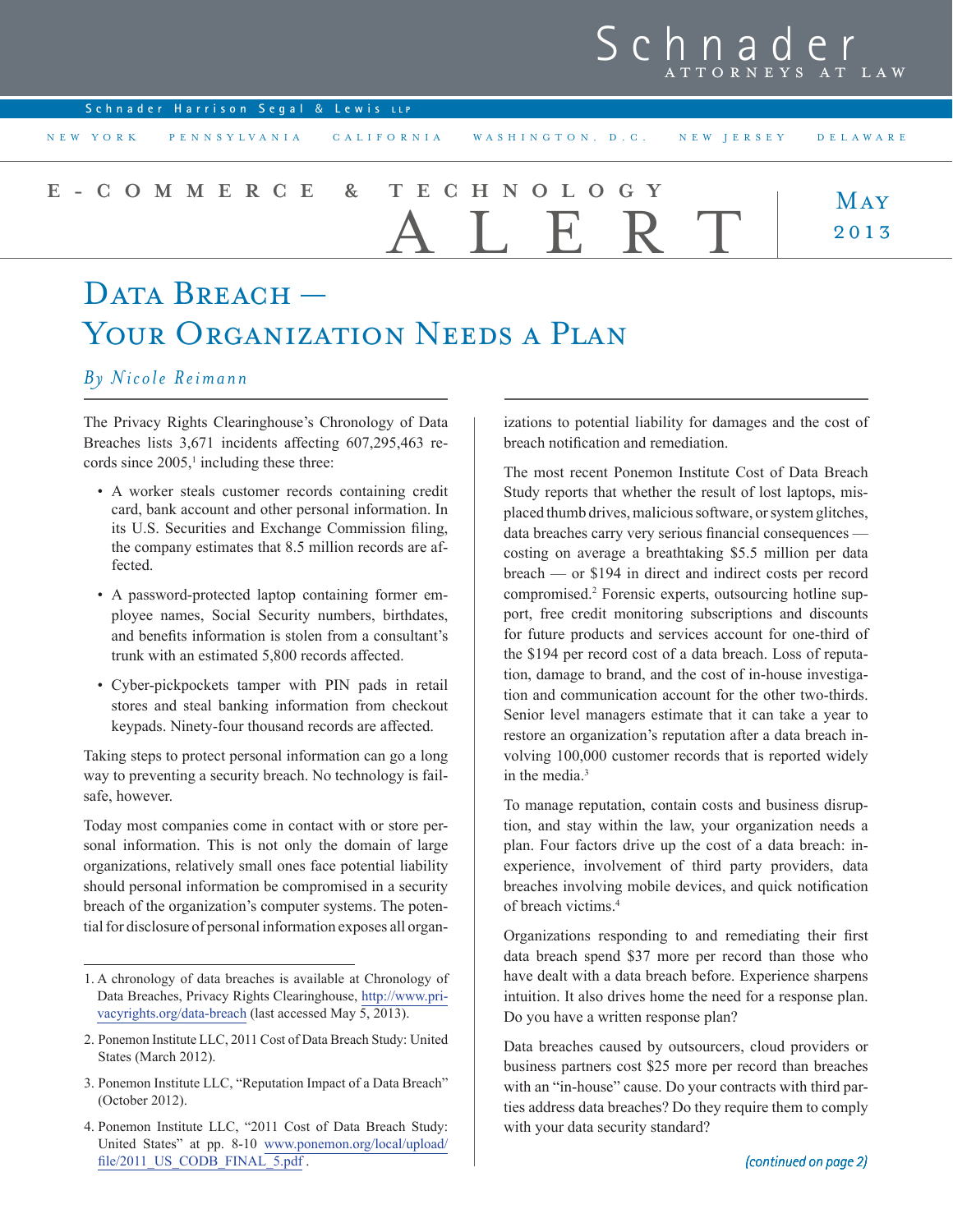A data breach involving lost or stolen mobile devices, such as laptops, smartphones, tablets and USB drives, costs \$23 more per record than breaches involving other hardware. Are your mobile devices encrypted?

Notifying victims quickly increases costs by \$32 per record. Timing of notice needs to comply with applicable law. Moving too quickly, that is before you have adequate information for meaningful notification, however will likely be more costly to the organization and less helpful to the breach victim. Will you have privacy counsel to advise you on the legal notification requirements for breach victims and others?

What are the attributes of organizations whose direct and indirect costs for a data breach fall below the average? They designate an information security leader with organization-wide responsibility, and they hire external experts to assist with response and remediation, saving \$79 and \$41 respectively per record compromised.<sup>5</sup>

The results of the Ponemon Institute Cost of Data Breach Study underscore the observations of every expert on privacy compliance and data security — an organization needs to be prepared. Designate a response team. Inventory and classify data. Educate employees about privacy issues. Prepare a "what if?" action plan. Your business, your customers and your employees will benefit.

#### **Designate a Team**

Set the tone for the organization's commitment to data security. Your team may look different from other organizations, but begin by designating a well-respected senior official who has a track record of working well with every part of the organization, and give this person a hotline to the head of the company. A team should also typically include inside members from legal, communications, information technology, human resources and compliance. Outside members should include outside counsel, public relations, electronic forensics consultants and law enforcement. Keep contact information for team members current so that team members can be contacted quickly when necessary.

# *(continued from page 1)* **Inventory, Classify and Educate**

- Inventory records systems, computing systems and storage media containing personal information.
- Classify personal information according to sensitivity.
- Conduct ongoing employee training to promote awareness of security and privacy policies.
- Require service providers and business partners who handle personal information to follow your security policies.

#### **Make a Plan**

Draft contingency plans for how your organization will respond to different security incidents. Some threats come out of left field; others such as a lost thumb drive or malicious attack — are foreseeable. Among the practices and information that should be included in a response plan are:

- Written procedure for identifying a breach incident that warrants activating the response team.
- Written procedures for internal notification of security incidents that may involve unauthorized access to sensitive personal information.
- Measures to control, contain and correct a security incident.
- Ongoing training of employees in their role and responsibilities in the response plan.
- Immediate notification by data custodians of detected security incident.
- Identification of law enforcement contacts for security incidents that may involve illegal activity.
- Identification of government agencies you are required to notify of a breach.
- Prior consent to notify affected individuals by email if such consent is required.
- Protocol for documenting response to security incident.
- Written procedures for notification of individuals to the extent required by applicable law.